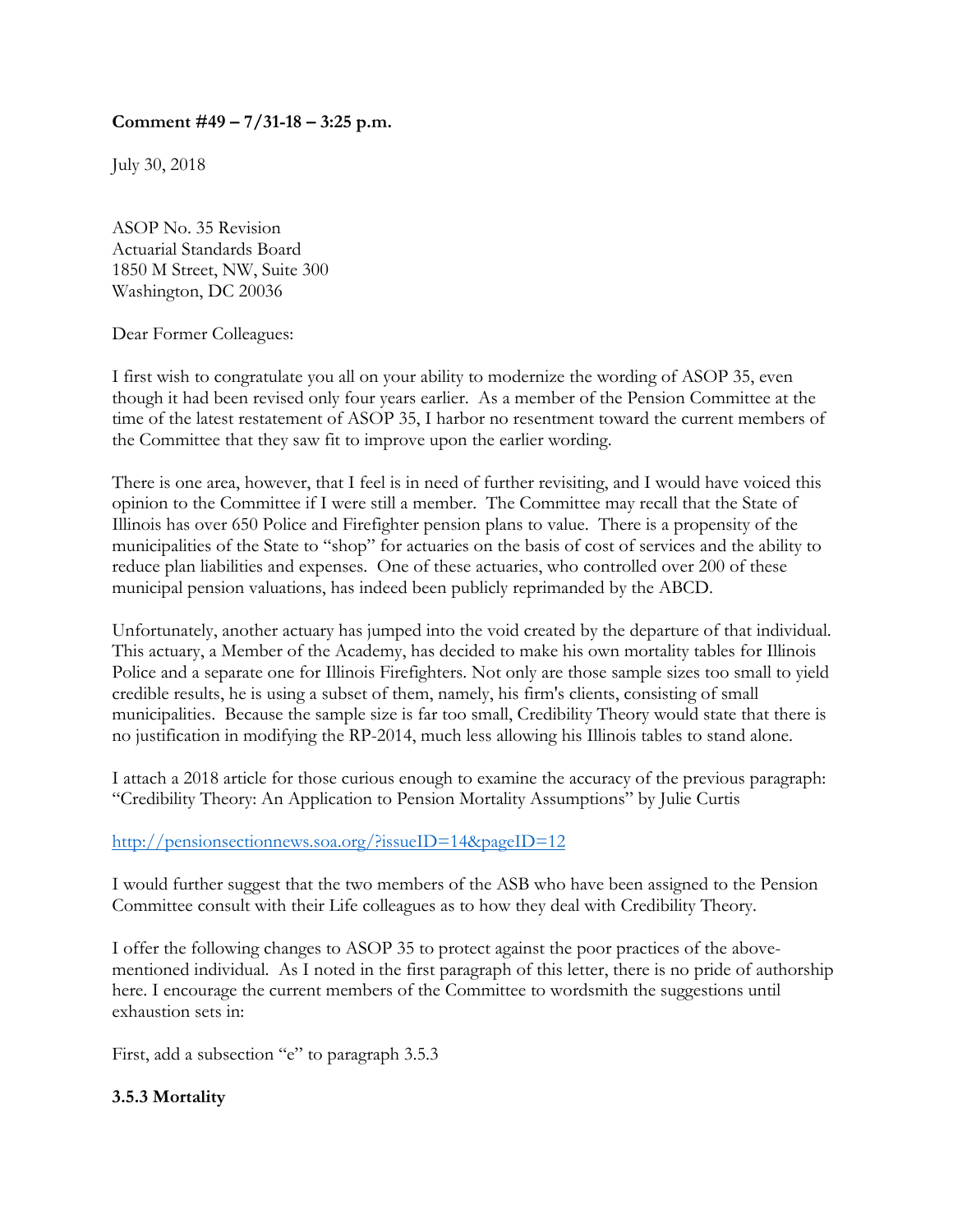e. the use of relevant plan or plan sponsor experience, as sanctioned in §3.2.2, but only if one of the following two conditions are met:

 i. the sample size of the group is large enough to meet the confidence level criteria of Credibility Theory

ii. the sample size of the group is large enough so that the Credibility Factor is at least 0.05.

Second, add a sentence to Paragraph 4.1.1:

## **4.1.1 Assumptions Used**

4.1.1 The disclosure of the mortality assumption should contain sufficient detail to permit another qualified actuary to understand any Credibility Theory basis to the adjustment of the underlying table.

You will undoubtedly notice that I capitalized "Credibility Theory" and "Credibility Factor" because both are terms of art with specific meaning. Definitions of both may be found in the Julie Curtis article. I fear that using "credibility" is too much of a short cut which could open the door to abuse.

I thank you for your time. I wish you all energy and mutual respect for dealing with the review process you are embarking upon. I remember the bowl of caramel corn supplied not only instant energy but also a little sympathy to all those seemingly obstinate members who disagree.

Respectfully submitted,

Mitchell I. Serota, F.S.A., M.A.A.A.